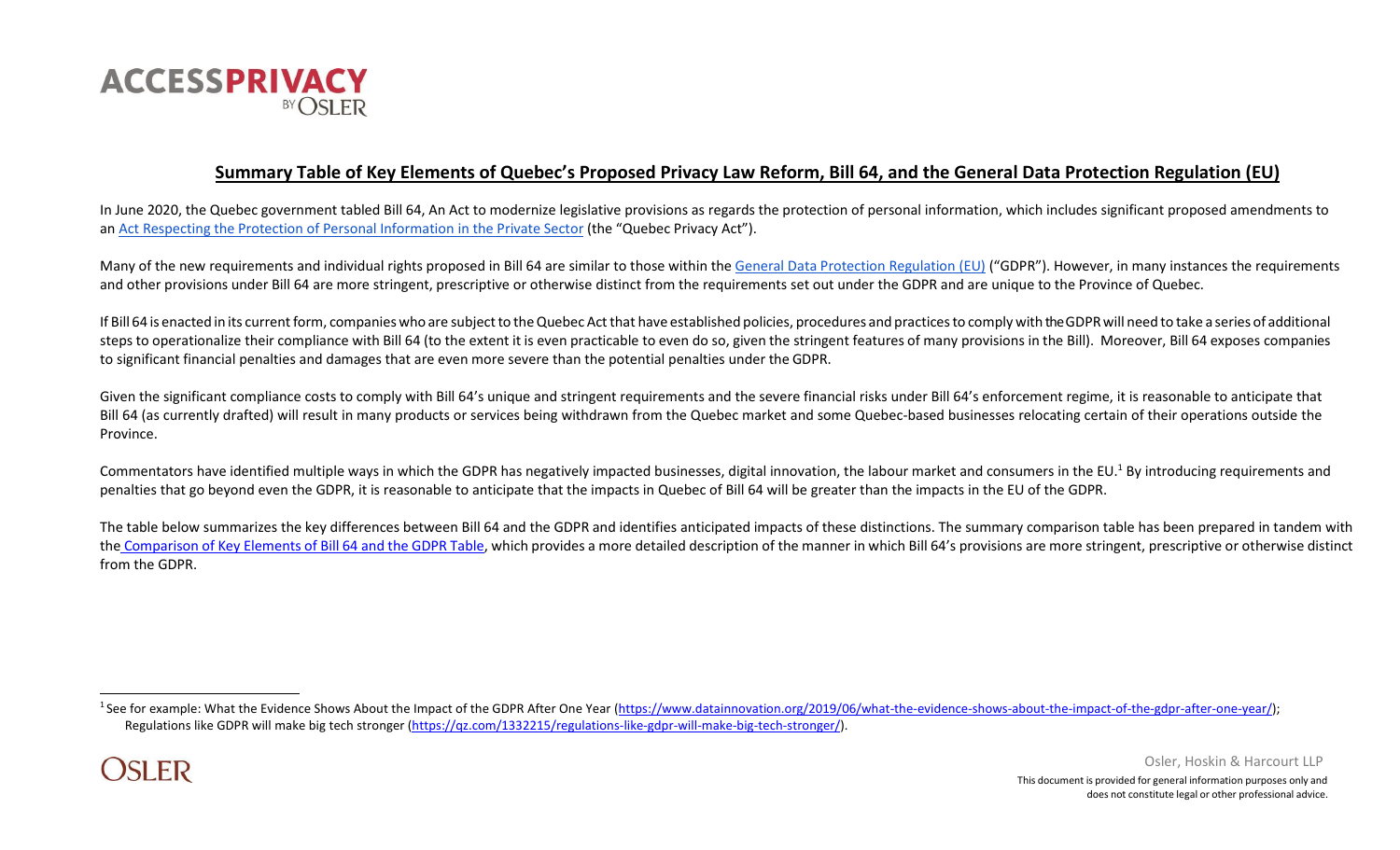

| <b>Issue</b>                             | <b>Bill 64</b>                                                                                                                                                                                                                                                                                                                                                                                                                                                                                                                                                                                                                                                                                                                                                                                                                                                                                                                                                                                    | <b>GDPR</b>                                                                                                                                                                                                                                                                                                                                               | <b>Examples of Anticipated Impacts</b>                                                                                                                                                                                                                                                                                                                                                                                                                                                                                                                                                                                                                                                                                                                                                                                                                                                                                                                         |
|------------------------------------------|---------------------------------------------------------------------------------------------------------------------------------------------------------------------------------------------------------------------------------------------------------------------------------------------------------------------------------------------------------------------------------------------------------------------------------------------------------------------------------------------------------------------------------------------------------------------------------------------------------------------------------------------------------------------------------------------------------------------------------------------------------------------------------------------------------------------------------------------------------------------------------------------------------------------------------------------------------------------------------------------------|-----------------------------------------------------------------------------------------------------------------------------------------------------------------------------------------------------------------------------------------------------------------------------------------------------------------------------------------------------------|----------------------------------------------------------------------------------------------------------------------------------------------------------------------------------------------------------------------------------------------------------------------------------------------------------------------------------------------------------------------------------------------------------------------------------------------------------------------------------------------------------------------------------------------------------------------------------------------------------------------------------------------------------------------------------------------------------------------------------------------------------------------------------------------------------------------------------------------------------------------------------------------------------------------------------------------------------------|
| <b>Trans-border</b><br><b>Data Flows</b> | Bill 64 provides that, prior to any transborder data<br>disclosure or transfer of data, controllers are required to<br>undertake a privacy impact assessment and only transfer<br>personal information outside Quebec if:<br>(i) the data controller determines that the personal<br>information will receive equivalent protection in the<br>other jurisdiction, and<br>(ii) a written agreement is in place that reflects the<br>results of the privacy assessment and any identified risks.<br>Enterprises may be prohibited from transferring or<br>disclosing personal information to a jurisdiction outside<br>of Quebec that does not have equivalent protections as<br>set out under Bill 64, even if the individual concerned<br>expressly consented to the transfer, or the data<br>controller had previously entered into a written<br>agreement with obligations on the recipient to protect<br>the personal information in a manner consistent with the<br>provisions under Bill 64. | The transborder data flow restrictions under the<br>GDPR are far more flexible, as the GDPR provides<br>for various lawful bases other than adequacy for<br>data controllers to transfer personal data outside<br>the EU, including express consent, Model Clauses,<br>contractual necessity, codes of conduct, and<br>Binding Corporate Rules (Art. 49). | Bill 64's highly restrictive and onerous trans-border data flow<br>provisions may prevent enterprises in Quebec from using many<br>commercially available products and services, including cloud<br>infrastructure, e-commerce solutions, online payment platforms,<br>and customer relationship and marketing tools.<br>Quebec-based multinationals will need to give serious<br>consideration to moving their Quebec-based back office<br>operations used to store and process customer and employee<br>information to another jurisdiction (so that they are able to<br>transfer data within their global operations).<br>Enterprises will incur material expenses and experience<br>significant delays associated with assessing the equivalence of<br>data protection laws in each jurisdiction (including other<br>provinces in Canada) to which they may communicate personal<br>information - something that, as a practical matter, is<br>unworkable. |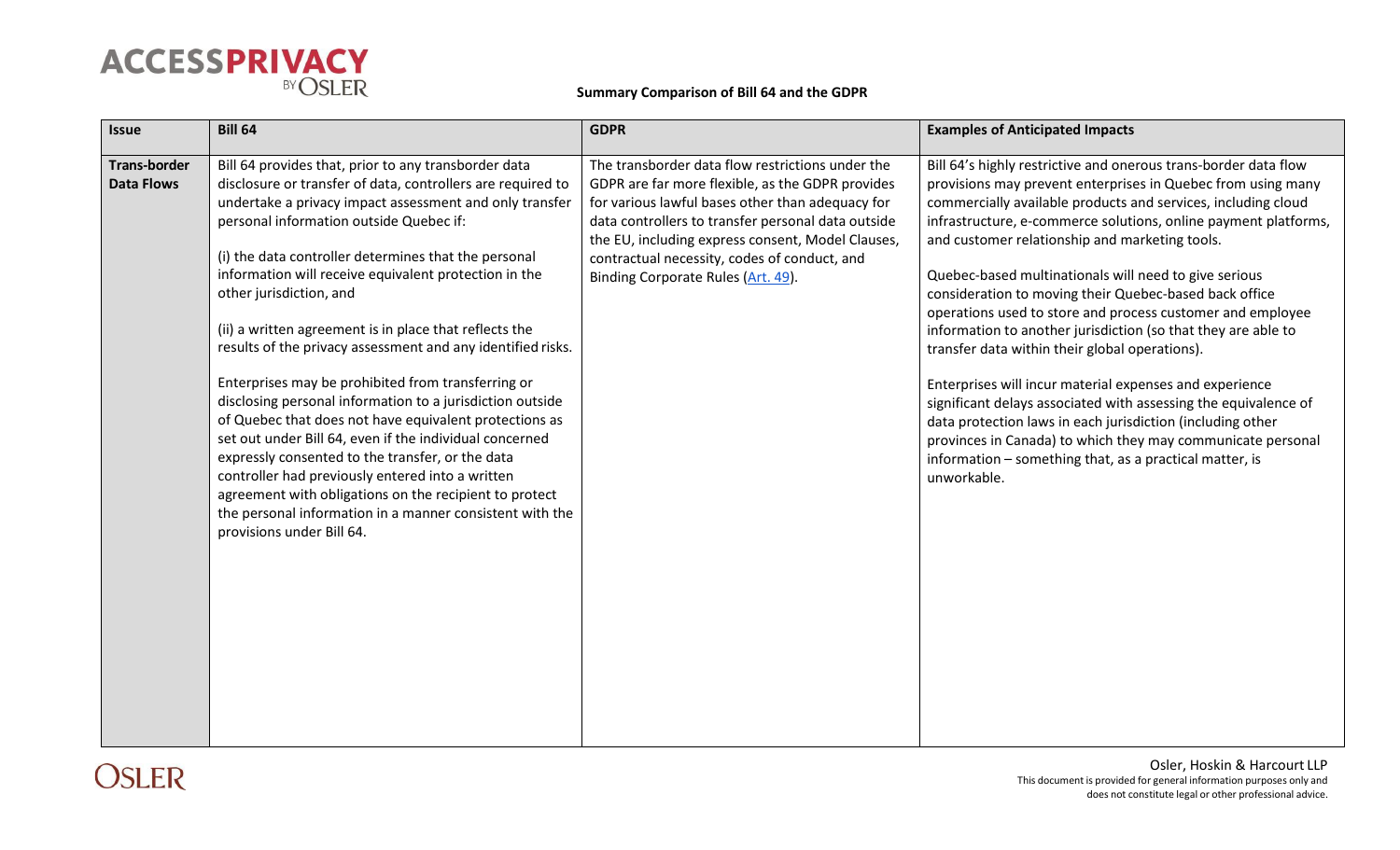

| <b>Issue</b>                      | <b>Bill 64</b>                                                                                                                                                                                                                                                                                                                                                                              | <b>GDPR</b>                                                                                                                                                                                                                                                                                                                                                                                                                                                                                                                                                                                                                                                                                                                       | <b>Examples of Anticipated Impacts</b>                                                                                                                                                                                                                                                                                                                                                                                                                                                                                                        |
|-----------------------------------|---------------------------------------------------------------------------------------------------------------------------------------------------------------------------------------------------------------------------------------------------------------------------------------------------------------------------------------------------------------------------------------------|-----------------------------------------------------------------------------------------------------------------------------------------------------------------------------------------------------------------------------------------------------------------------------------------------------------------------------------------------------------------------------------------------------------------------------------------------------------------------------------------------------------------------------------------------------------------------------------------------------------------------------------------------------------------------------------------------------------------------------------|-----------------------------------------------------------------------------------------------------------------------------------------------------------------------------------------------------------------------------------------------------------------------------------------------------------------------------------------------------------------------------------------------------------------------------------------------------------------------------------------------------------------------------------------------|
| Confidentiality<br>by Default     | Bill 64 requires a data controller who collects personal<br>information when offering a technological product or<br>service to ensure that the parameters of the product or<br>service provide the highest level of confidentiality by<br>default, without any intervention by the person<br>concerned (s. 9.1).                                                                            | Bill 64's "confidentiality by default" clause is far<br>broader in scope and significantly more stringent<br>than the "privacy by design" concept under the<br>GDPR (which requires the data controller to<br>implement "appropriate technical and<br>organizational measures" for implementing data<br>protection principles in an effective manner, taking<br>into account the nature, scope, context, risks and<br>purposes of processing) (Art. 25(1).<br>The GDPR also requires data controllers to<br>implement "appropriate" technical and<br>organizational measures to ensure that by default,<br>"only personal data which are necessary for each<br>specific purpose of the processing are processed"<br>(Art. 25(2)). | In many instances, organizations that have implemented "privacy<br>by design" for their product and services in compliance with the<br>GDPR standard will still not be compliant with Bill 64's very<br>stringent "confidentiality by default" requirement. Given the<br>small size of the Quebec market, it is unrealistic to expect that<br>foreign-based technology businesses will create versions of their<br>products and services that are customized to meet the<br>requirements of Bill 64's "confidentiality by default" provision. |
| Data Impact<br><b>Assessments</b> | Bill 64 requires enterprises to conduct an assessment of<br>the privacy-related factors of "any information system<br>project or electronic service delivery project". Data<br>controllers will be required to conduct assessments even<br>in circumstances where there may be low or nominal risk<br>associated with the personal information processing<br>activity in question (s. 3.3). | The GDPR requires a data protection impact<br>assessment only where the processing is likely to<br>result in a 'high risk' to the rights and freedoms of<br>natural persons (Art. 35(1)).                                                                                                                                                                                                                                                                                                                                                                                                                                                                                                                                         | Enterprises that carry on business in Quebec will be required to<br>dedicate sufficient resources to perform significantly more impact<br>assessments than if they were not located in Quebec. Given the<br>small size of the Quebec market, businesses located outside<br>Quebec may decide to no longer offer their products or services<br>in the Quebec market.                                                                                                                                                                           |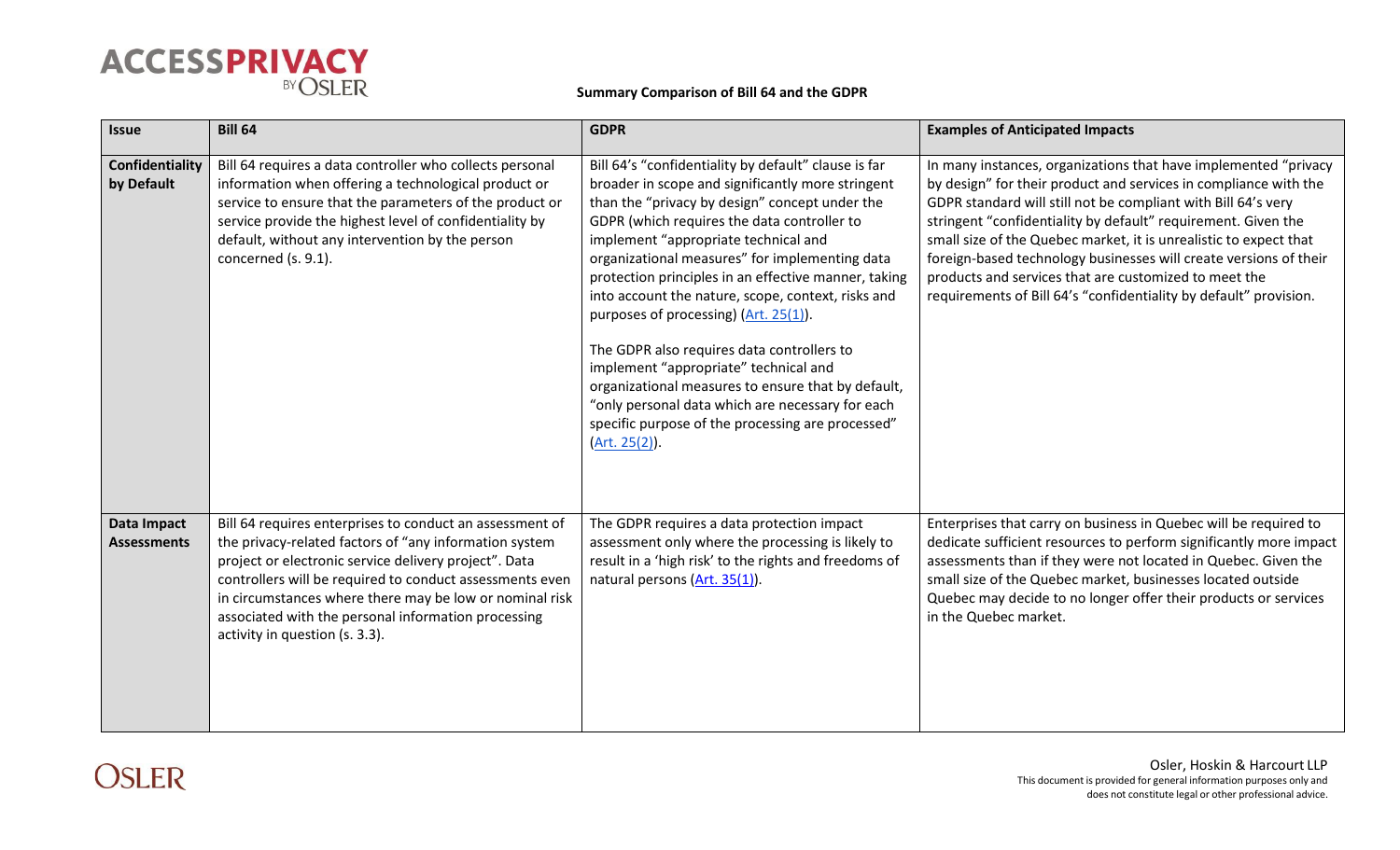

| <b>Issue</b>                                                                   | <b>Bill 64</b>                                                                                                                                                                                                                                                                                                                                                                                                                                                                                                                                                                                                                                                                                                                                                                                                                                                                                                                                                                | <b>GDPR</b>                                                                                                                                                                                                                                                                                                                                                                                                                                                                                                                                                                                                                                                                                                                                                                                                                                                                                                         | <b>Examples of Anticipated Impacts</b>                                                                                                                                                                                                                                                                                                                                                                                        |
|--------------------------------------------------------------------------------|-------------------------------------------------------------------------------------------------------------------------------------------------------------------------------------------------------------------------------------------------------------------------------------------------------------------------------------------------------------------------------------------------------------------------------------------------------------------------------------------------------------------------------------------------------------------------------------------------------------------------------------------------------------------------------------------------------------------------------------------------------------------------------------------------------------------------------------------------------------------------------------------------------------------------------------------------------------------------------|---------------------------------------------------------------------------------------------------------------------------------------------------------------------------------------------------------------------------------------------------------------------------------------------------------------------------------------------------------------------------------------------------------------------------------------------------------------------------------------------------------------------------------------------------------------------------------------------------------------------------------------------------------------------------------------------------------------------------------------------------------------------------------------------------------------------------------------------------------------------------------------------------------------------|-------------------------------------------------------------------------------------------------------------------------------------------------------------------------------------------------------------------------------------------------------------------------------------------------------------------------------------------------------------------------------------------------------------------------------|
| <b>Consent and</b><br>other Legal<br><b>Authority for</b><br><b>Processing</b> | Primacy of Consent:<br>Bill 64 enhances the primacy of consent as the default<br>authority for processing personal information under the<br>statute.<br>Separate Consent:<br>Bill 64 requires that consent be requested for each<br>specific purpose, separately from any other information<br>(s. 14).<br><b>Express Consent:</b><br>Bill 64 requires express consent for the processing of<br>"sensitive personal information", which is defined as<br>information that "entails a high level of reasonable<br>expectation of privacy" (s. 12).<br>Implied Consent:<br>There is no express provision in Bill 64 for an implied, or<br>assumed, consent for the lawful processing of non-<br>sensitive personal information. Moreover, it is not clear<br>how an implied form of consent can practically be<br>operationalized given the requirement that consent be<br>requested for each specific purpose, separately from<br>other information (as required under s. 14). | Primacy of Consent:<br>Consent is not a primary or default authority for<br>processing personal information. The GDPR sets<br>out other lawful and valid bases for processing of<br>personal data (e.g. contractual necessity,<br>compliance with legal obligations, vital interests,<br>public interest, legitimate interests, or pursuant to<br>a power of a Member state) (Art. 6).<br>Separate Consent:<br>The GDPR does not expressly require that consent<br>be sought separately.<br><b>Express Consent:</b><br>The GDPR sets out prescribed categories of<br>sensitive information.<br>Implied Consent:<br>Although the GDPR includes no reference to<br>implied consent, consent is only one of many valid<br>bases for processing of personal data.<br><b>Expiration of Consent:</b><br>The GDPR's consent provisions do not expressly<br>address the expiration or other temporal aspects of<br>consent. | Enterprises who are subject to the Quebec Privacy Act that have<br>established policies, procedures and practices to comply with<br>GDPR will need to take a series of additional steps to<br>operationalize their compliance with Bill 64's consent<br>requirements. This will result in businesses incurring material<br>costs and limiting the use of personal information in ways that<br>are permissible under the GDPR. |

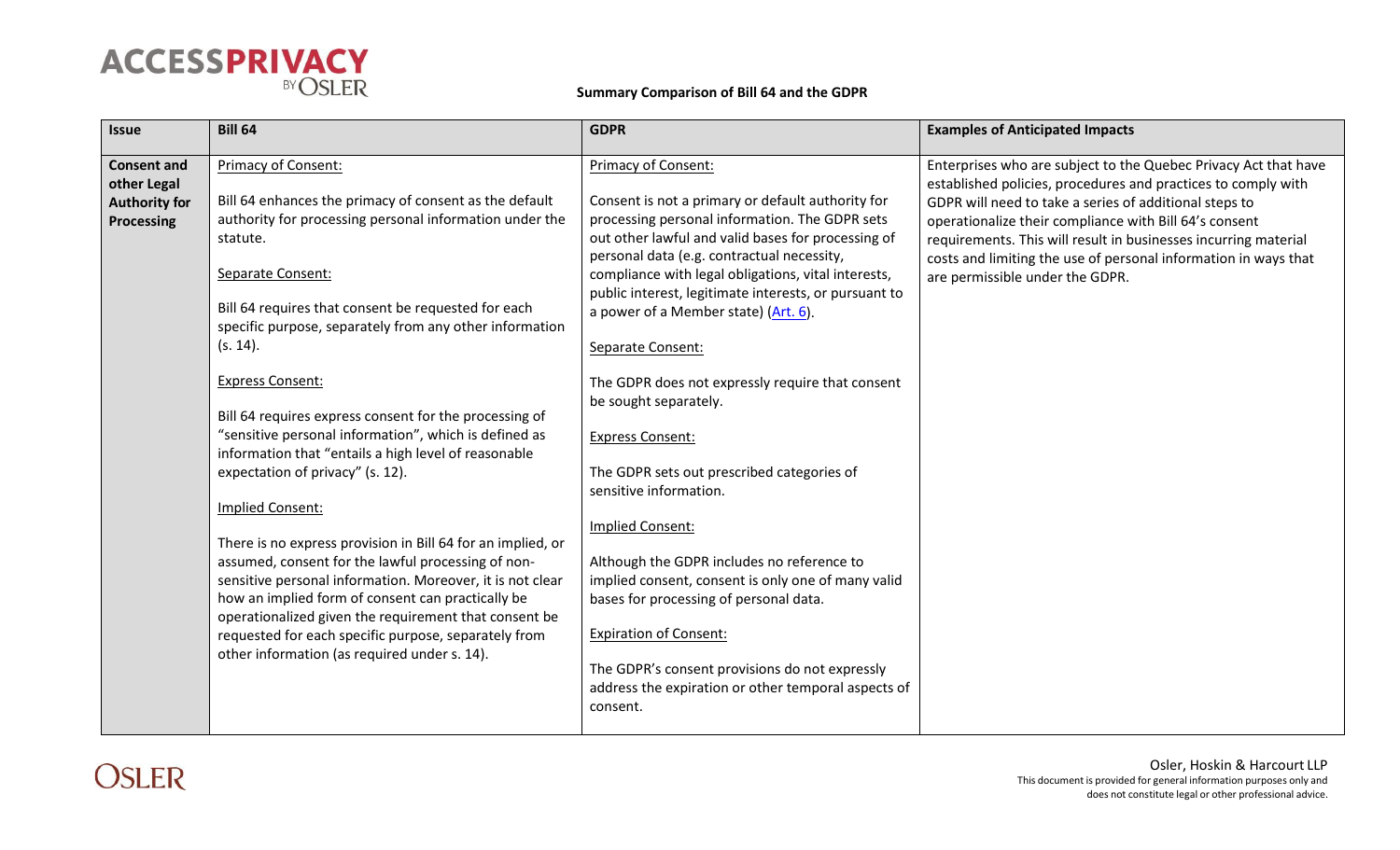

| <b>Issue</b> | <b>Bill 64</b>                                                                                                                                                          | <b>GDPR</b>                                                                                                                                                                                               | <b>Examples of Anticipated Impacts</b> |
|--------------|-------------------------------------------------------------------------------------------------------------------------------------------------------------------------|-----------------------------------------------------------------------------------------------------------------------------------------------------------------------------------------------------------|----------------------------------------|
|              | <b>Expiration of Consent:</b>                                                                                                                                           | Permissible Processing Without Consent:                                                                                                                                                                   |                                        |
|              | Under Bill 64, consent is valid only for the time necessary<br>to achieve the purpose for which it was requested (s. 14).<br>Permissible Processing Without Consent:    | The GDPR more permissively allows personal data<br>to be further processed for secondary purposes<br>that are not "incompatible" with the initial<br>purposes for its collection (Rec.50; Art.5(1)(b)). A |                                        |
|              | Bill 64 permits the use of personal information as a<br>secondary purpose without the consent of the individual<br>concerned if it is used for purposes "consistent" (a | contextual assessment is required to determine the<br>extent of compatibility in the circumstances (Art<br>$.6(4)$ .                                                                                      |                                        |
|              | "direct and relevant connection") with the purposes for<br>which it was collected (s. 17, s. 12).<br>Other Exceptions to Consent:                                       | The GDPR expressly permits the processing for<br>archiving purposes in the public interest, scientific<br>or historical research purposes or statistical<br>purposes $(Art.5(1)(b))$ .                    |                                        |
|              | Bill 64 requires that personal information used without<br>consent for research or the production of statistics be<br>de-identified (s. 12(3)).                         | Other Exceptions to Consent:<br>The GDPR does not require "pseudonymization" in<br>all cases in which personal information is used for<br>research and the production of statistics (Art                  |                                        |
|              | Bill 64 does not allow for further processing for archiving<br>purposes in the public interest.                                                                         | $6(4)(e)$ ).<br>The GDPR does not set out that further processing                                                                                                                                         |                                        |
|              | Bill 64 sets out that further processing of data for<br>commercial or philanthropic prospection is not<br>permissible (s. 12).                                          | of data for commercial or philanthropic prospection<br>is not permissible (s.12).                                                                                                                         |                                        |

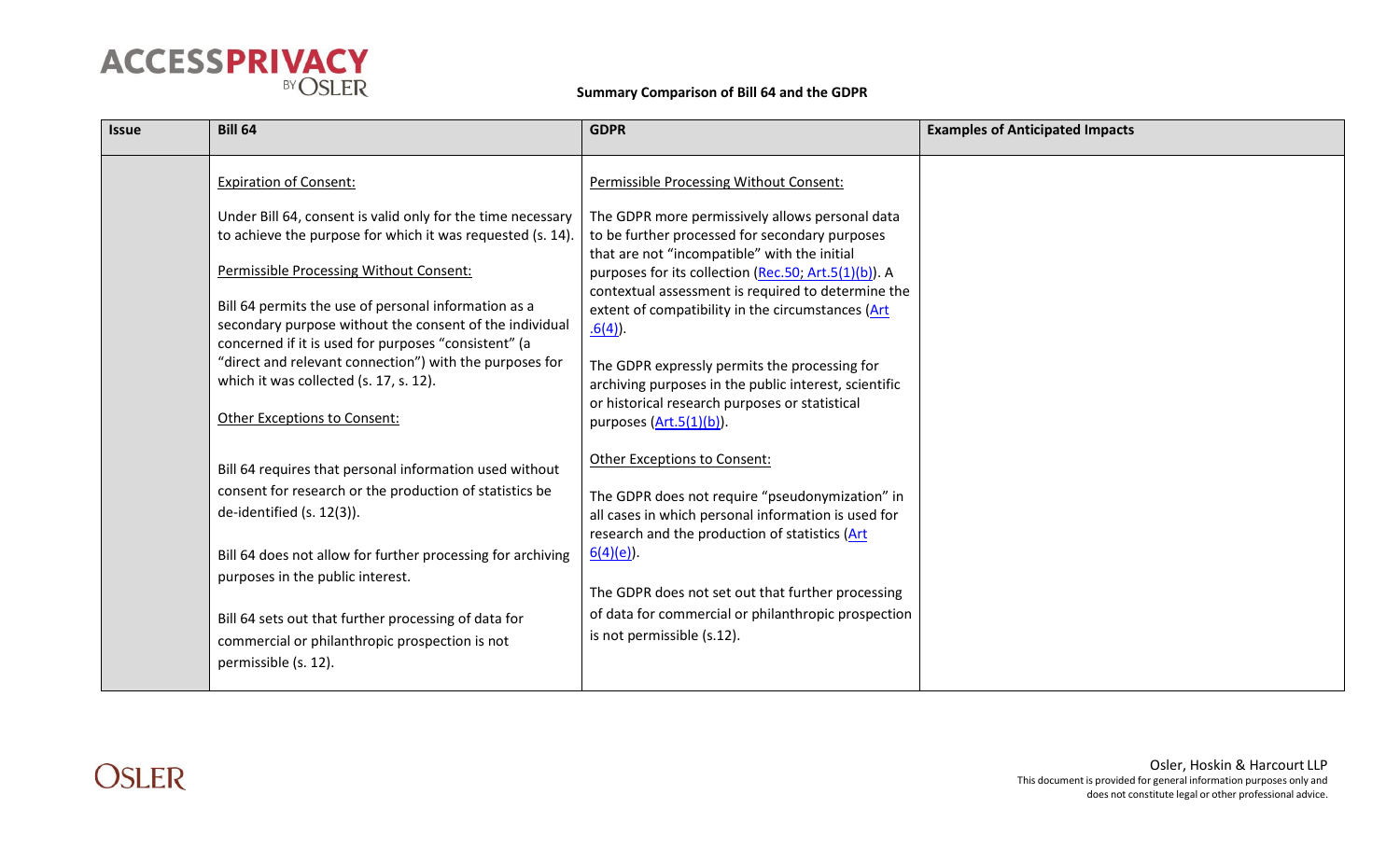

| <b>Issue</b>                                                                                               | <b>Bill 64</b>                                                                                                                                                                                                                                         | <b>GDPR</b>                                                                                                                                                                                                                                                                                                                                                                                                                                                    | <b>Examples of Anticipated Impacts</b>                                                                                                                                                                                                                                                                                                                                                                                                                                                                                                                                                                                                                                                                                                                                           |
|------------------------------------------------------------------------------------------------------------|--------------------------------------------------------------------------------------------------------------------------------------------------------------------------------------------------------------------------------------------------------|----------------------------------------------------------------------------------------------------------------------------------------------------------------------------------------------------------------------------------------------------------------------------------------------------------------------------------------------------------------------------------------------------------------------------------------------------------------|----------------------------------------------------------------------------------------------------------------------------------------------------------------------------------------------------------------------------------------------------------------------------------------------------------------------------------------------------------------------------------------------------------------------------------------------------------------------------------------------------------------------------------------------------------------------------------------------------------------------------------------------------------------------------------------------------------------------------------------------------------------------------------|
| Automated<br><b>Decisions</b>                                                                              | Bill 64 regulates any decision based exclusively on an<br>automated processing of personal information, with no<br>exceptions (s. 12.1).                                                                                                               | Under the GDPR, rules applicable to automated<br>decisions apply only if a decision affects a person's<br>legal status or legal rights or has an equivalent<br>impact on the person's circumstances, behaviour or<br>choices. Additionally, the GDPR provides a number<br>of exemptions, including where an automated<br>decision is necessary for entering into, or<br>performance of, a contract between the data<br>subject and a data controller (Art.22). | Quebec-based businesses will deploy fewer automated (e.g. AI)<br>decision-making processes (due to the necessity of meeting<br>notice, transparency and "decision-review" requirements found<br>in Bill 64, even when a decision has no material impact on the<br>legal status or legal rights of an individual).<br>Quebec may become a less desirable jurisdiction in which to<br>create, scale, operate or invest in businesses that sell or use AI<br>solutions.<br>Al-related research and development activities will be more likely<br>to be performed outside Quebec.<br>There will be fewer new AI-based businesses established in<br>Quebec.<br>There will be an increased likelihood of existing AI-based<br>businesses in Quebec relocating to another jurisdiction. |
| <b>Deactivation</b><br>of<br>Identification,<br><b>Location or</b><br><b>Profiling</b><br><b>Functions</b> | An enterprise deploying technology that includes<br>functions allowing an individual to be identified, located<br>or profiled must first inform the individual of the use of<br>such technology and the means to deactivate the<br>functions (s. 8.1). | Although a data controller must be transparent<br>about the existence of automated decision-making,<br>including profiling, and provide meaningful<br>information about the logic involved (Art. 13, 2(f)),<br>Bill 64's "deactivation right" appears broader than<br>GDPR's right of objection (Art. 21).                                                                                                                                                     | Quebec-based enterprises will be required to incur costs and<br>dedicate resources to implement and manage a deactivation right<br>that is broader than under the GDPR.<br>Technology businesses based outside Quebec will be required to<br>create versions of their products and services that are customized<br>for Quebec to meet these specific requirements.                                                                                                                                                                                                                                                                                                                                                                                                               |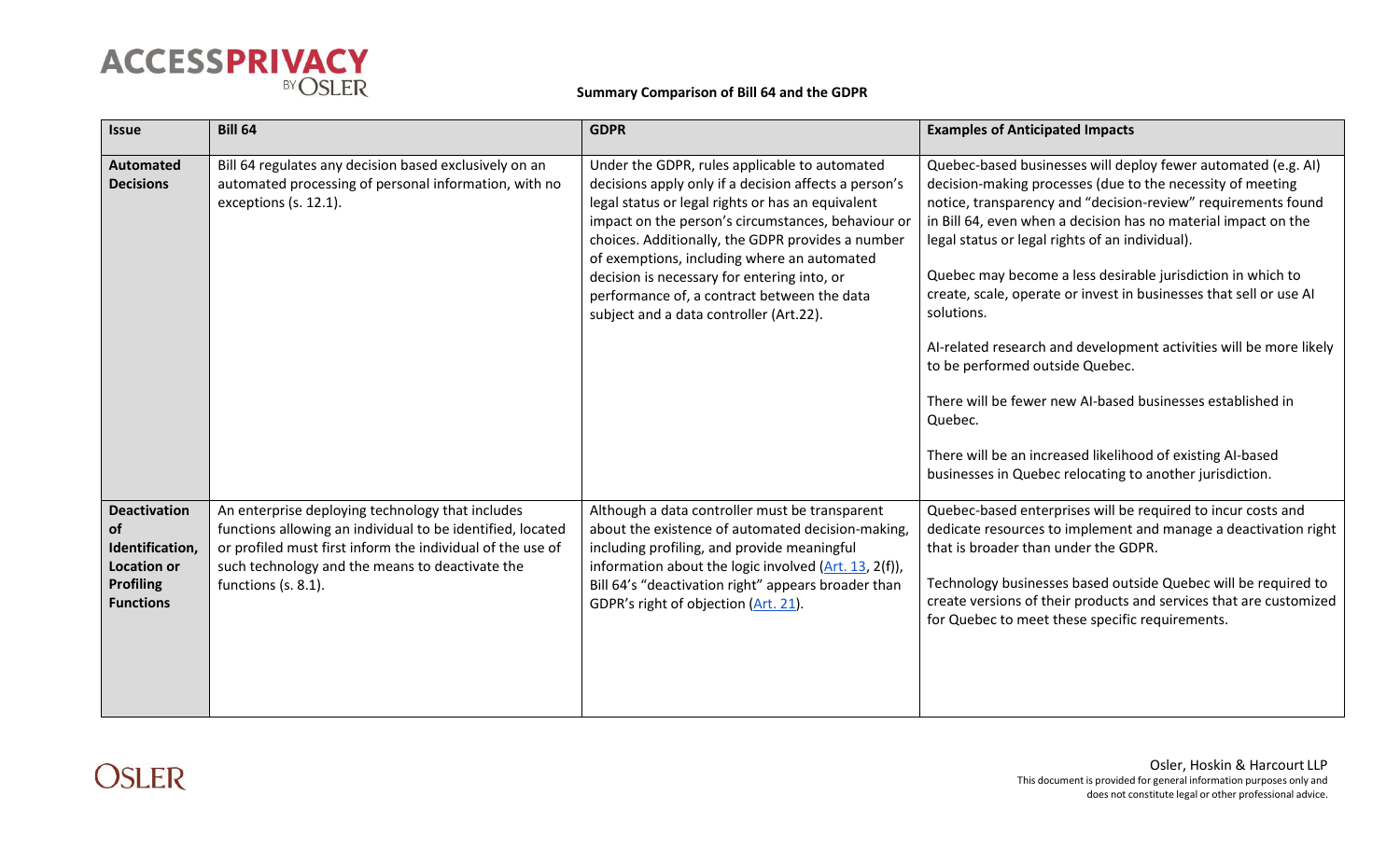

| <b>Issue</b>                                            | <b>Bill 64</b>                                                                                                                                                                                                                                                                                                                                                                                                                                                                                                                                              | <b>GDPR</b>                                                                                                                                                                                                                                                                                                                                                                                                                                                                                                                                                                                                                                                                                                              | <b>Examples of Anticipated Impacts</b>                                                                                                                                                                                                                                                                                                                |
|---------------------------------------------------------|-------------------------------------------------------------------------------------------------------------------------------------------------------------------------------------------------------------------------------------------------------------------------------------------------------------------------------------------------------------------------------------------------------------------------------------------------------------------------------------------------------------------------------------------------------------|--------------------------------------------------------------------------------------------------------------------------------------------------------------------------------------------------------------------------------------------------------------------------------------------------------------------------------------------------------------------------------------------------------------------------------------------------------------------------------------------------------------------------------------------------------------------------------------------------------------------------------------------------------------------------------------------------------------------------|-------------------------------------------------------------------------------------------------------------------------------------------------------------------------------------------------------------------------------------------------------------------------------------------------------------------------------------------------------|
| Take-down,<br><b>De-indexing</b><br>and Re-<br>indexing | Bill 64 provides individuals with the right to require<br>cessation of dissemination or de-indexing (s.28.1) if the<br>dissemination contravenes the law or a court order,<br>where certain conditions are met.<br>Bill 64 provides individuals with the right to require re-<br>indexation in the same circumstances where a person<br>may require cessation of dissemination or de-indexing of<br>hyperlinks (Bill 64, s. 28.1).<br>Bill 64 does not provide any exceptions to the rights of<br>cessation of dissemination, de-indexing, and re-indexing. | The GDPR provides individuals with rights of<br>restriction $(Art. 18)$ and objection $(Art. 21)$ and a<br>right of erasure or "right to be forgotten" (Art. 17).<br>The GDPR does not include a right of re-indexation.<br>Under the GDPR, the rights of objection and<br>restriction and erasure are subject to exceptions<br>where the request is manifestly unfounded or<br>excessive, particularly because of its repetitive<br>character. The right of erasure contains further<br>exceptions where processing is necessary for the<br>rights of freedom of expression and information,<br>public health reasons, the performance of a public<br>interest task, and other enumerated reasons (Art.<br><u>17)</u> . | Enterprises who are subject to the Quebec Privacy Act that have<br>established policies, procedures and practices to comply with<br>GDPR will need to take a series of additional steps and incur<br>material costs to operationalize their compliance with the more<br>stringent take-down, de-indexing and re-indexing provisions<br>under Bill 64. |
| <b>Data</b><br>Retention                                | Prescribed Minimum Retention Period:<br>Bill 64 requires data controllers to retain personal<br>information at least one (1) year where the personal<br>information is used to make a decision (s. 11).<br>Limitation on Retention Period:<br>Bill 64 permits the retention of personal information<br>after the original purpose of the personal information<br>processing is achieved only "where a preservation<br>period is provided for by an Act" (s. 23).                                                                                            | <b>Prescribed Minimum Retention Period:</b><br>The GDPR does not provide any minimum (or other<br>prescriptive) retention period for personal data and<br>only requires personal data to be retained for "no<br>longer than necessary" (Rec.39; Art.5(1)(e)).                                                                                                                                                                                                                                                                                                                                                                                                                                                            | Enterprises that are subject to the Quebec Privacy Act, and that<br>have already established policies, procedures and practices to<br>comply with the GDPR, will need to take a series of additional<br>steps and incur material costs to operationalize their compliance<br>with Bill 64's more stringent data retention requirements.               |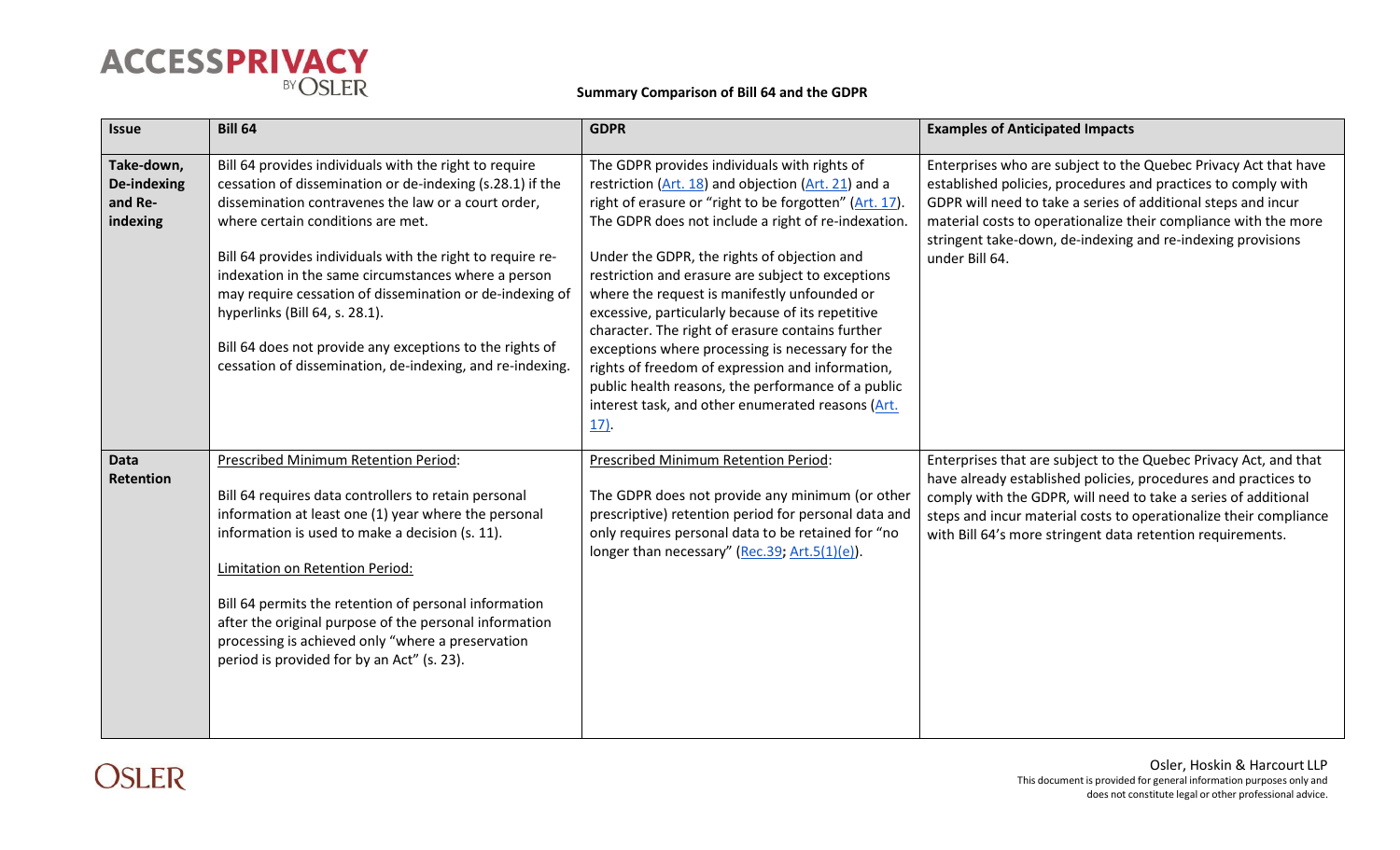

| <b>Issue</b> | <b>Bill 64</b>                                                                                                                                                                                                                                                                                                                                                                                                                                                                                                                                                                                                             | <b>GDPR</b>                                                                                                                                                                                                                                                                                                                                                                                                                                                                                                                                                                                                                                                                                                                                                                                                                                                                                                                                                                                                                                                                                                                                              | <b>Examples of Anticipated Impacts</b> |
|--------------|----------------------------------------------------------------------------------------------------------------------------------------------------------------------------------------------------------------------------------------------------------------------------------------------------------------------------------------------------------------------------------------------------------------------------------------------------------------------------------------------------------------------------------------------------------------------------------------------------------------------------|----------------------------------------------------------------------------------------------------------------------------------------------------------------------------------------------------------------------------------------------------------------------------------------------------------------------------------------------------------------------------------------------------------------------------------------------------------------------------------------------------------------------------------------------------------------------------------------------------------------------------------------------------------------------------------------------------------------------------------------------------------------------------------------------------------------------------------------------------------------------------------------------------------------------------------------------------------------------------------------------------------------------------------------------------------------------------------------------------------------------------------------------------------|----------------------------------------|
|              | Anonymization:<br>Where an organization anonymizes personal<br>information after the information is no longer required,<br>the organization must anonymize the data in<br>accordance with "generally accepted best practices" (s.<br>23). Bill 64 defines "anonymize" in an absolute and<br>stringent fashion as "irreversibly no longer allows the<br>person to be identified directly or indirectly" (s. 23).<br><b>Transparency of Retention Period:</b><br>Bill 64 requires that on request an individual must be<br>informed of the duration of the period of time their<br>personal information will be kept (s. 8). | Limitation on Retention Period:<br>The GDPR more flexibly permits data controllers<br>to retain personal data for a broader set of<br>purposes beyond the purposes for which such<br>personal data was initially processed, specifically<br>for purposes that are compatible with such<br>purposes, as well as other specified purposes (see<br>Rec.39; Art.5(1)(e)).<br>Anonymization:<br>The GDPR does not prescribe any standards for<br>anonymization, and the GDPR's definition of<br>"anonymization" appears less stringent than Bill<br>64 as "anonymous" information for the purposes<br>of the GDPR is information which does not relate<br>to an identified or identifiable natural person, or<br>is rendered anonymous in such a manner that the<br>data subject is no longer identifiable (Rec. 26).<br><b>Transparency of Retention Period:</b><br>The GDPR more flexibly requires that when<br>personal data is collected from a data subject, the<br>data controller shall provide the period for which<br>the personal data will be stored, or if that is not<br>possible, the criteria used to determine that period<br>(Art.13(2)(a)). |                                        |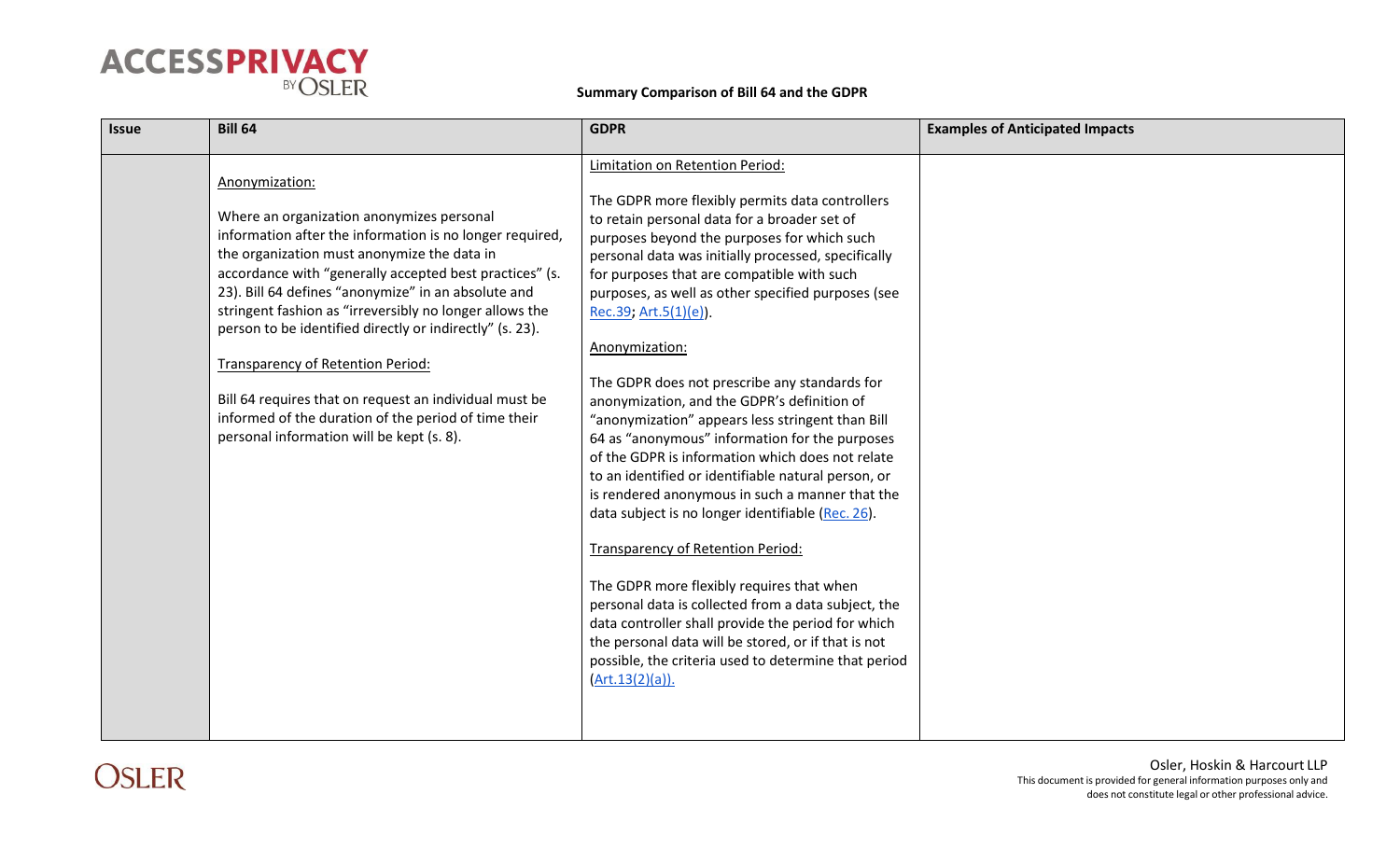

| <b>Issue</b>                                            | <b>Bill 64</b>                                                                                                                                                                                                                                                                                                                                                                                               | <b>GDPR</b>                                                                                                                                                                                                                                                                                                                                                                                                                                                                     | <b>Examples of Anticipated Impacts</b>                                                                                                                                                                                                                                                                                                                                                                             |
|---------------------------------------------------------|--------------------------------------------------------------------------------------------------------------------------------------------------------------------------------------------------------------------------------------------------------------------------------------------------------------------------------------------------------------------------------------------------------------|---------------------------------------------------------------------------------------------------------------------------------------------------------------------------------------------------------------------------------------------------------------------------------------------------------------------------------------------------------------------------------------------------------------------------------------------------------------------------------|--------------------------------------------------------------------------------------------------------------------------------------------------------------------------------------------------------------------------------------------------------------------------------------------------------------------------------------------------------------------------------------------------------------------|
| <b>Accountability</b>                                   | An enterprise's CEO or president is required to approve<br>governance policies and practices regarding personal<br>information (s. 3.2) and be directly involved in response<br>to requests for access, rectification and ceasing<br>dissemination or de-indexing (s. 35).                                                                                                                                   | There are no corresponding express obligations on<br>an enterprise's CEO or president.                                                                                                                                                                                                                                                                                                                                                                                          | This accountability provision may significantly raise the personal<br>risk for the CEO or president of an enterprise, as the Quebec Act<br>currently provides that an individual who orders or authorizes an<br>act or omission that constitutes an offense of the data controller<br>under the statute, is deemed to be a party to the offence and is<br>personally liable to prescribed penalties under the Act. |
| <b>Security</b><br><b>Breach</b><br><b>Notification</b> | Bill 64 contains a mandatory breach notification<br>obligation to the Commissioner and individuals of<br>"confidentiality incidents" that present a "risk of serious<br>injury" (s. 3.5).<br>Bill 64 defines a "confidentiality incident" to include the<br>communication of personal information "not authorized<br>by law" and (more broadly) "any other breach in the<br>protection of such information." | The notification trigger under the GDPR may set a<br>higher threshold for notification, both in terms of<br>(i) the level of harm to individuals ("high risk" to<br>individuals' rights and freedoms is the test under<br>the GDPR, rather than "risk of serious injury" in Bill<br>64); and (ii) the definition of a "personal data<br>breach" (which is the comparable term in the GDPR<br>to the broader definition of "confidentiality"<br>incidents" in Bill 64) (Art.33). | Enterprises that are subject to the Quebec Privacy Act, and that<br>have already established policies, procedures and practices to<br>comply with the GDPR (or other privacy laws, including PIPEDA)<br>will need to take a series of additional steps and incur material<br>costs to operationalize their compliance with Bill 64's security<br>breach notification requirements.                                 |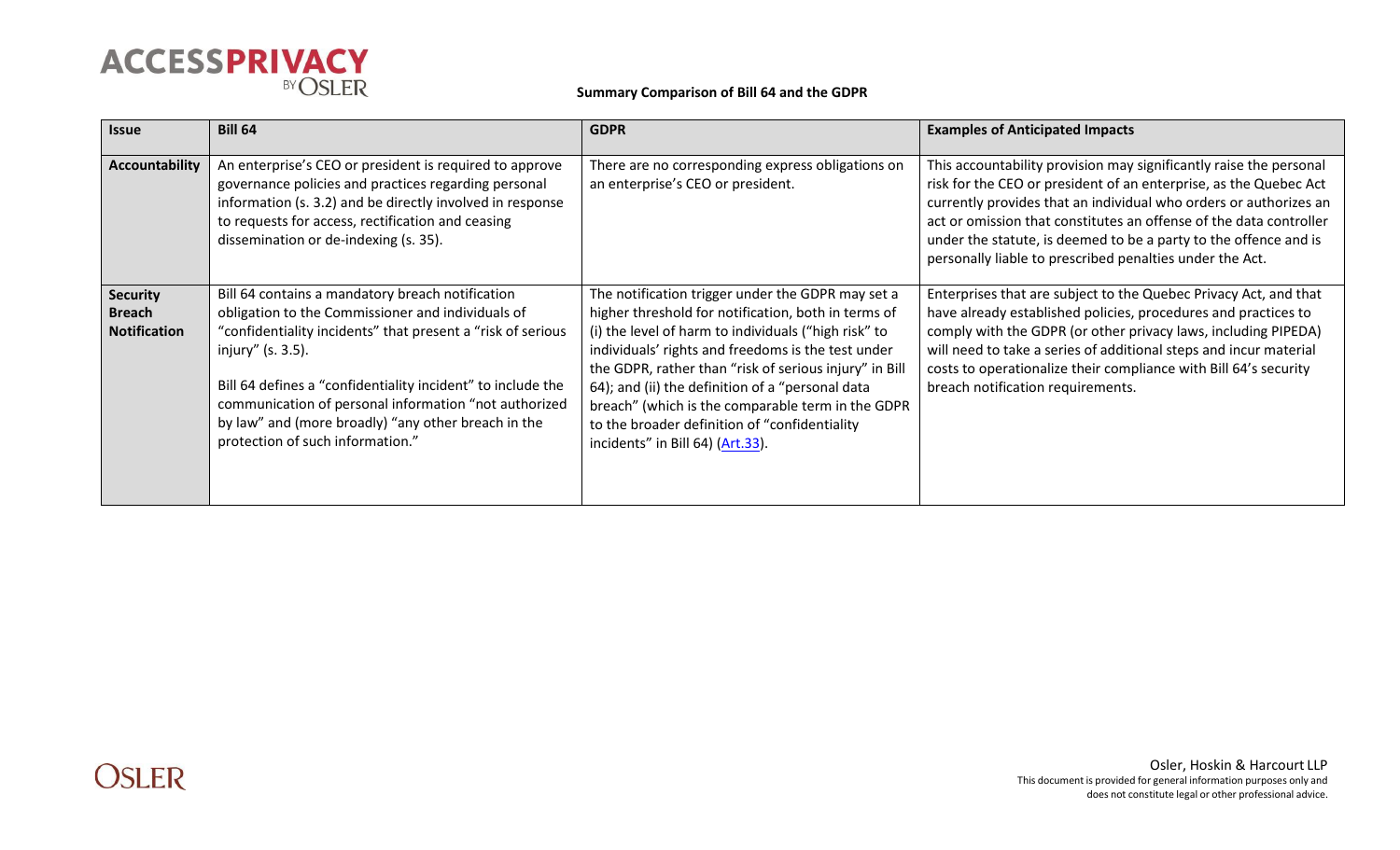

| <b>Issue</b>                                                 | <b>Bill 64</b>                                                                                                                                                                                                                                                                                                                                                                                                                                                                                                                                                   | <b>GDPR</b>                                                                                                                                                                                              | <b>Examples of Anticipated Impacts</b>                                                                                                                                                                                                                                                                                                     |
|--------------------------------------------------------------|------------------------------------------------------------------------------------------------------------------------------------------------------------------------------------------------------------------------------------------------------------------------------------------------------------------------------------------------------------------------------------------------------------------------------------------------------------------------------------------------------------------------------------------------------------------|----------------------------------------------------------------------------------------------------------------------------------------------------------------------------------------------------------|--------------------------------------------------------------------------------------------------------------------------------------------------------------------------------------------------------------------------------------------------------------------------------------------------------------------------------------------|
| <b>Standard for</b><br><b>Information</b><br><b>Security</b> | Bill 64 contains an absolute requirement for<br>organizations to "protect personal information held by a<br>person", which requires data controllers to establish and<br>implement governance policies and practices that<br>"ensure" the protection of such information (i.e. there<br>is no qualifying concept of reasonable or appropriate<br>security measures) (s. 3.2).<br>These provisions, however, are inconsistent with the<br>qualified requirements set out in section 10, "reasonable<br>given the sensitivity of the information, the purposes for | The GDPR's standard for safeguarding is less<br>stringent, as it requires "appropriate technical and<br>organisational measures to ensure a level of<br>security appropriate to the risk" $(Art.5(1))$ . | A higher standard for information security in Quebec (combined<br>with the other penalties included in Bill 64) will create incentives<br>for enterprises to limit the personal information that is stored or<br>processed in Quebec. It will also create an incentive for<br>enterprises to move their operations to other jurisdictions. |
|                                                              | which it is to be used, the quantity and distribution of the<br>information and the medium on which it is stored." (s. 10)                                                                                                                                                                                                                                                                                                                                                                                                                                       |                                                                                                                                                                                                          |                                                                                                                                                                                                                                                                                                                                            |